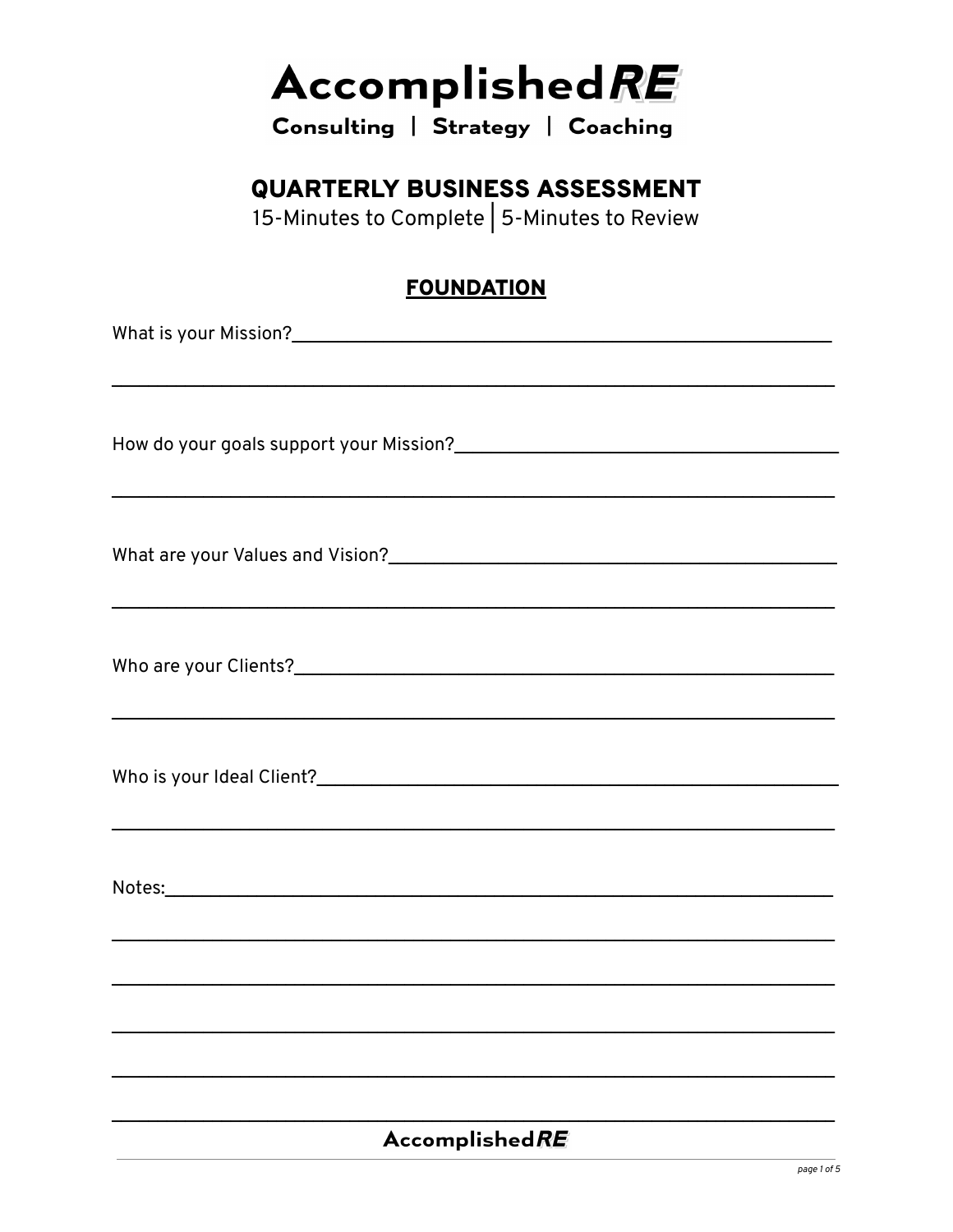Consulting | Strategy | Coaching

#### ORGANIZATIONAL ALIGNMENT

Where do you wish you could spend more time? Less Time?

What is your biggest current pain point?

What stops you from performing effectively? Efficiently?

Notes: when the contract of the contract of the contract of the contract of the contract of the contract of the contract of the contract of the contract of the contract of the contract of the contract of the contract of th

#### AccomplishedRE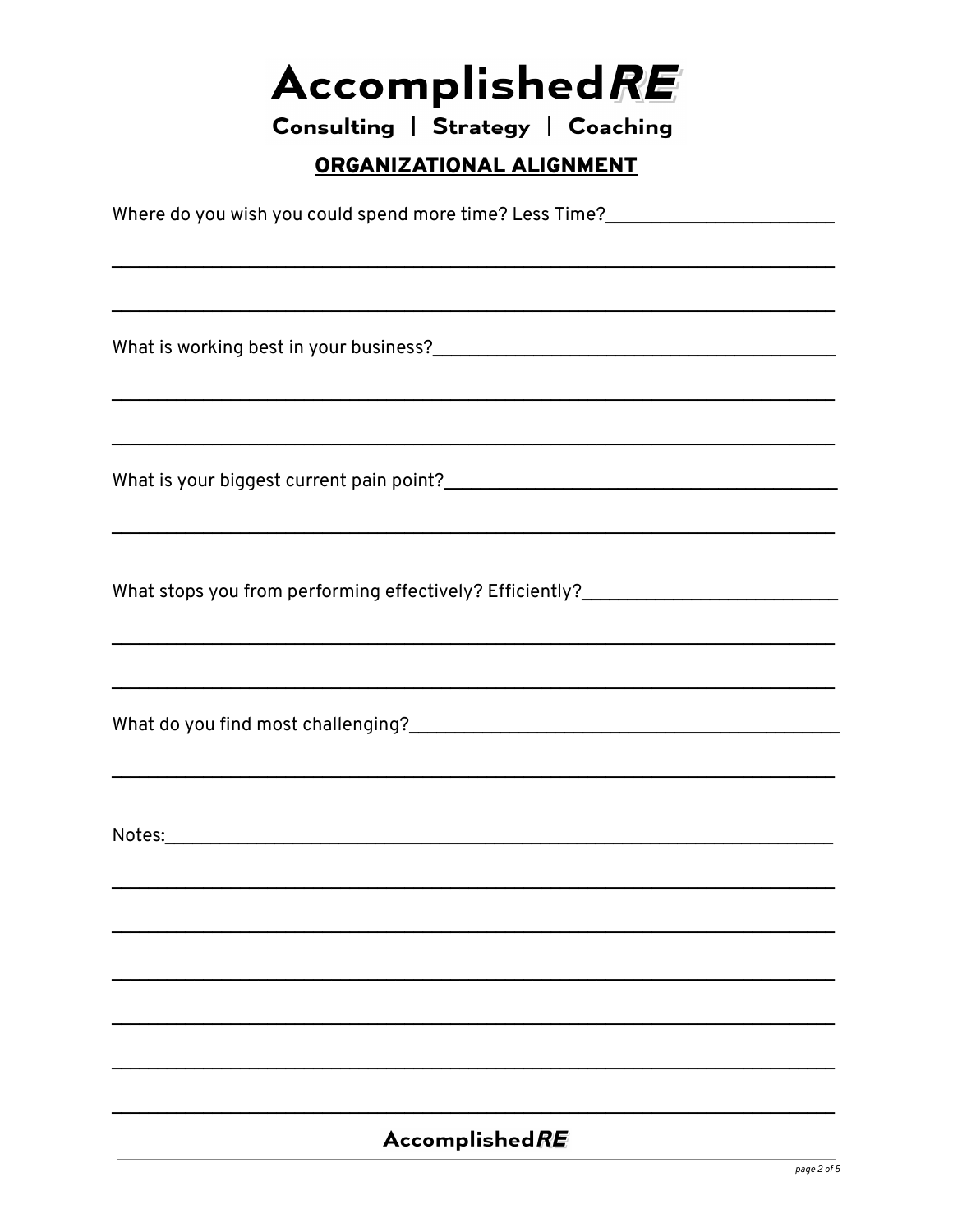| <b>AccomplishedRE</b> |  |  |  |  |
|-----------------------|--|--|--|--|
|-----------------------|--|--|--|--|

Consulting | Strategy | Coaching

#### **RETURN ON INVESTMENT (ROI)**

| <u> 1989 - Johann Stoff, deutscher Stoffen und der Stoffen und der Stoffen und der Stoffen und der Stoffen und de</u> |
|-----------------------------------------------------------------------------------------------------------------------|
|                                                                                                                       |
|                                                                                                                       |
|                                                                                                                       |
|                                                                                                                       |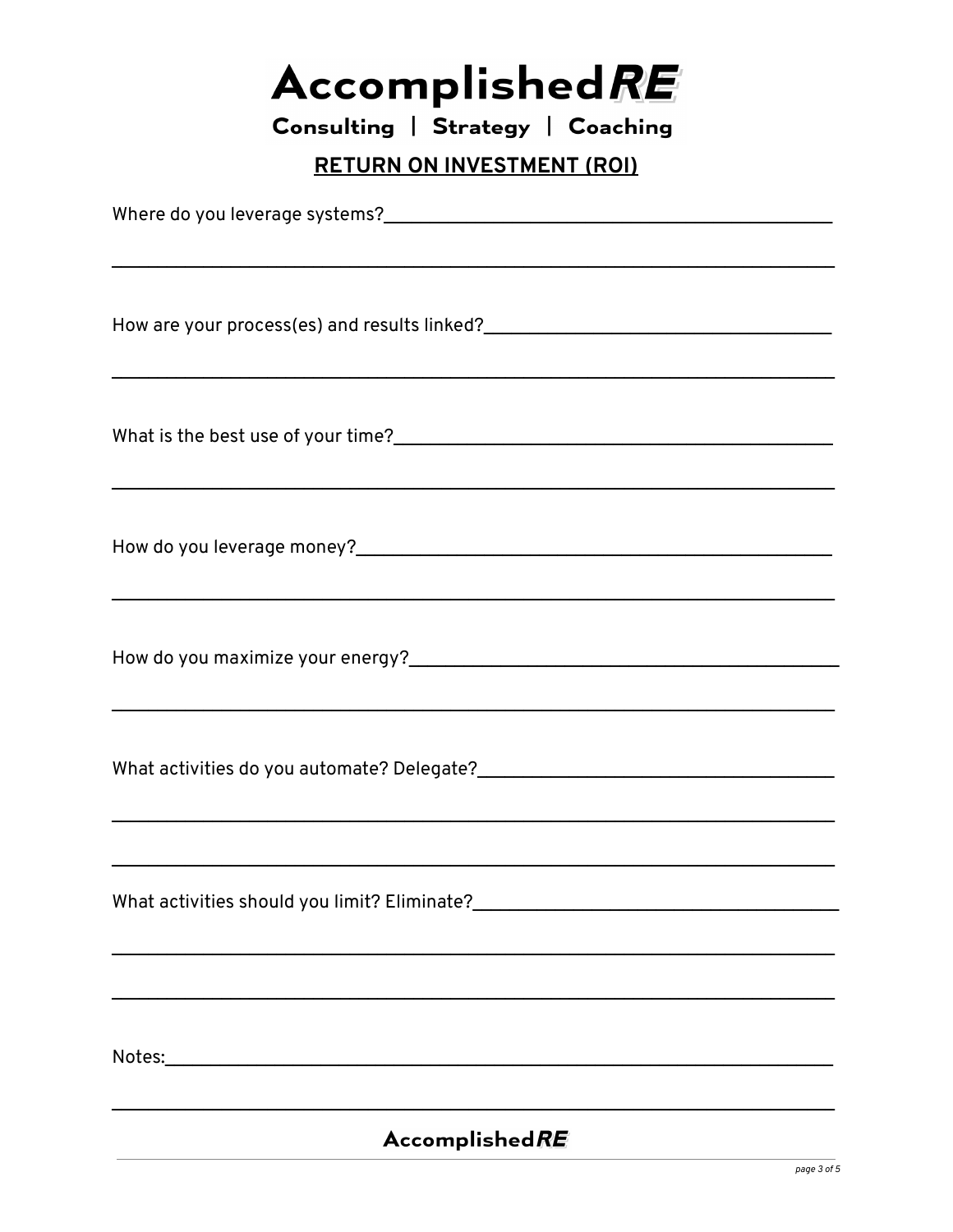Consulting | Strategy | Coaching

**CLIENT EXPERIENCE (CX)** 

What is your ideal client's biggest challenge?\_\_\_\_\_\_\_\_\_\_\_\_\_\_\_\_\_\_\_\_\_\_\_\_\_\_\_\_\_\_\_\_\_\_ How often do your clients refer you to others? Become repeat clients? Why/Why not? 

#### **AccomplishedRE**